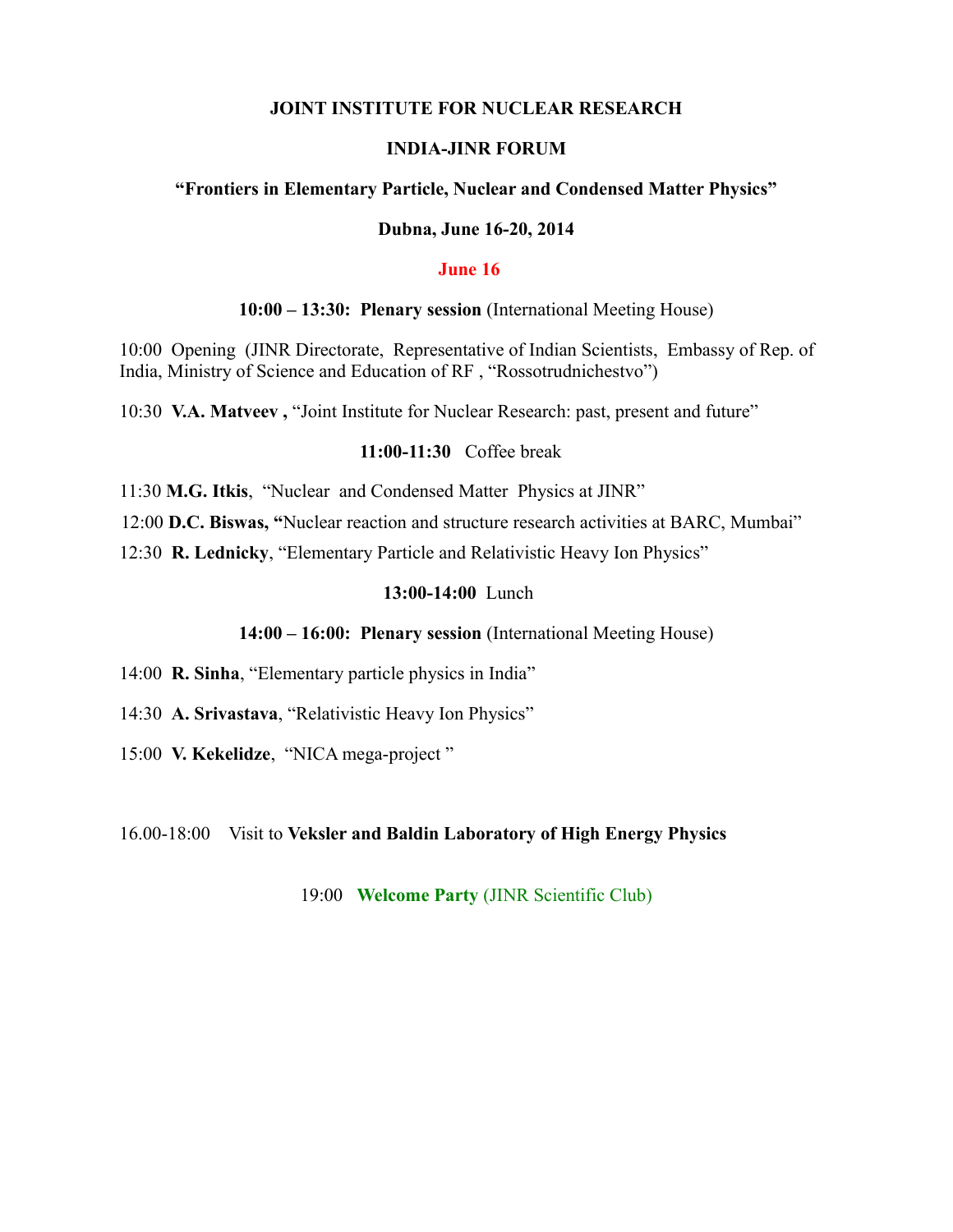## **June 17**

## 9.30 -11:00Visit to **Frank Laboratory of Neutron Physics**

11.00-11.30 Coffee break (FLNR)

## 11:30-13:00 Visit to **Flerov Laboratory of Nuclear Reactions**

13.00-14.00 Lunch

### **14:00-16:00 Plenary Session** (BLTP Conference Hall)

- 14.00 **V. Voronov** (BLTP JINR) Theoretical Physics at BLTP
- 14:30 **T.V. Ramakrishnan** (Indian Institute of Science) Condensed Matter Physics in India
- 15:00 **R. Mukhopadhyay** (BARC) Condensed Matter Physics Research in Department of Atomic Energy
- 15:30 **V. Priezzhev** (BLTP JINR) Deepak Dhar and statistical mechanics in BLTP

16:00-16:30 Coffee break

## **16:30-18:30 Theory of Condensed Matter** (Blokhintsev Hall, BLTP)

16:30 **K. Sengupta (**IACS, India) Non-equilibrium dynamics of isolated quantum many-body systems

- 17:00 **P. Ray (**The Institute of Mathematical Sciences) Statistical physics of fracture
- 17:30 **N. Plakida** (BLTP JINR) Theory of high-temperature superconductivity 18:00 **Yu. Shukrinov** (BLTP JINR)

Resonance features of coupled Josephson junctions

18:30 **M. Maiti** (BLTP JINR) Fidelity and entanglement in the symmetry protected topological phase of the open SSH model

## **16:30-18:30 Theory of Atomic Nuclei** (BLTP Conference Hall )

16:30 **R . Jolos** (BLTP JINR)

Structure of nuclei with  $Z \sim 100$ 

17:00 **S. Kumar** (Chitkara University)

Synthesis of Superheavy Elements and Alpha Decay Studies

17:30 **V. Melezhik** (BLTP JINR)

Ultracold few-body systems in optical traps

18:00 **A. Severyukhin** (BLTP JINR)

Impact of variational space on M1 transitions between first and second quadrupole excitations in 132,134,136Te

# 18:30 **A. Nasirov** (BLTP JINR)

Effect of shell structure and orientation angles of nuclei in formation of the reaction products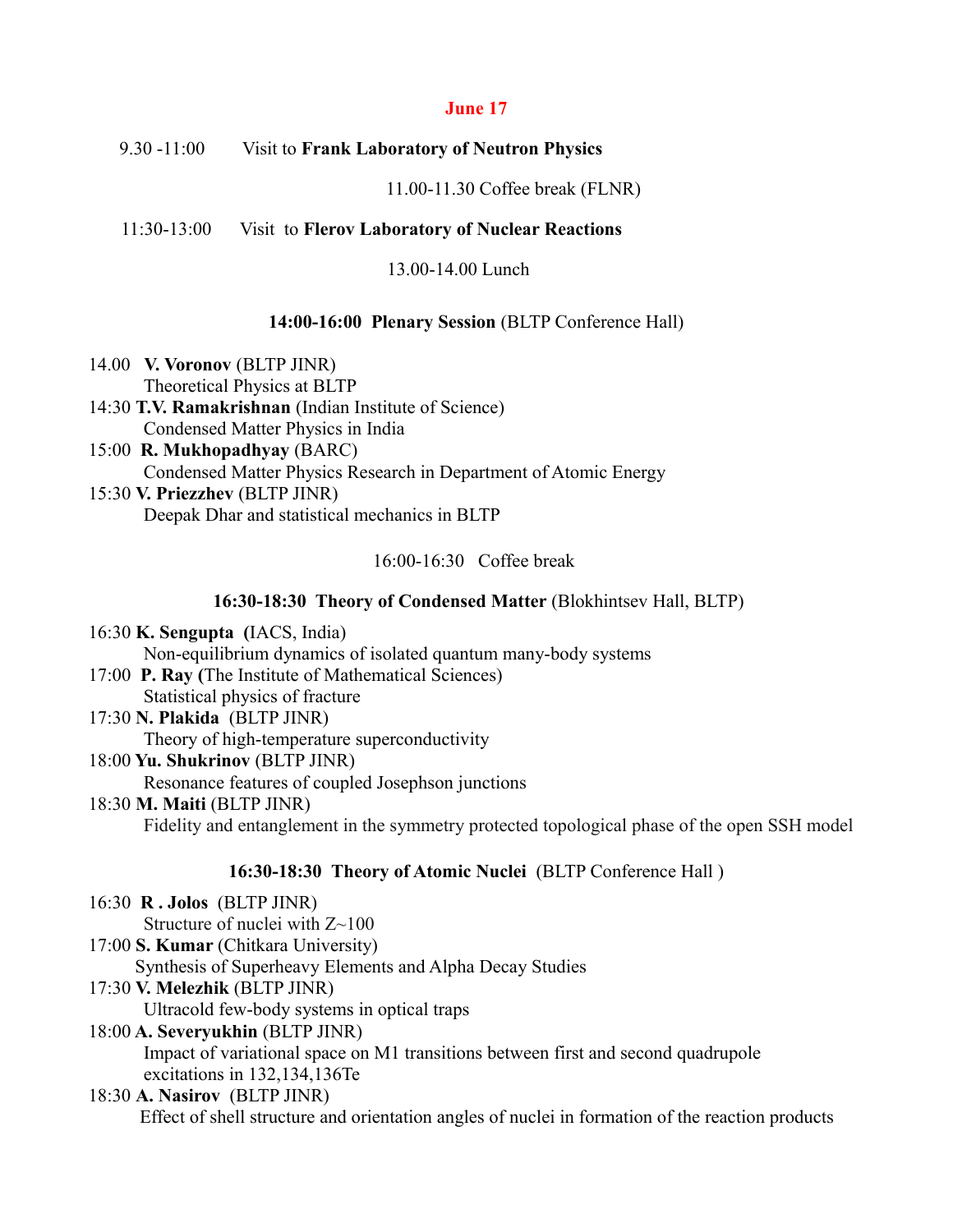#### **June 18**

8:00 – 18:00 Excursion to Moscow

# **19:00 Reception (Restaurant "Dubna")**

#### **June 19**

**9:30-18:00** Workshops and Seminars at JINR Laboratories

**19:00** Concert (JINR Scientific Club)

**20:00** Light Dinner (Scientific Club)

## **VBLHEP**

**Sh. Dugad** (Tata Institute of Fundamental research, India) Upgrade of Outer Hadron Calorimeter

### **FLNR**

9:30 **D.C. Biswas** (Bhabha Atomic Research Centre) Nuclear reaction and structure research activities at BARC, Mumbai 10:00 **A. Popeko** (FLNR JINR) **Status of the FLNR DRIBs-III project** 10:30 **S. Bhattacharya (**Homi Bhabha National Institute)

Nuclear physics activities at VECC

11:00 **V. Utyonkov** (FLNR JINR) **Synthesis of superheavy nuclei**

11:30-12:00 Coffee break

12:00 **M. Narayanasamy** (Inter University Accelerator Centre, India) Angular momentum distributions in fusion-evaporation reactions involving heavy nuclei 12:30 **A. Eremin** (FLNR JINR) Nuclear spectroscopy of transfermiun nuclei at FLNR 13:00 **A. Fomichev** (FLNR JINR) Investigation of light exotic nuclei at FLNR

13:00-15:00 Lunch

15:00 Excursion to the **Phasotron and Medical Technical Complex for proton therapy** (DLNP JINR)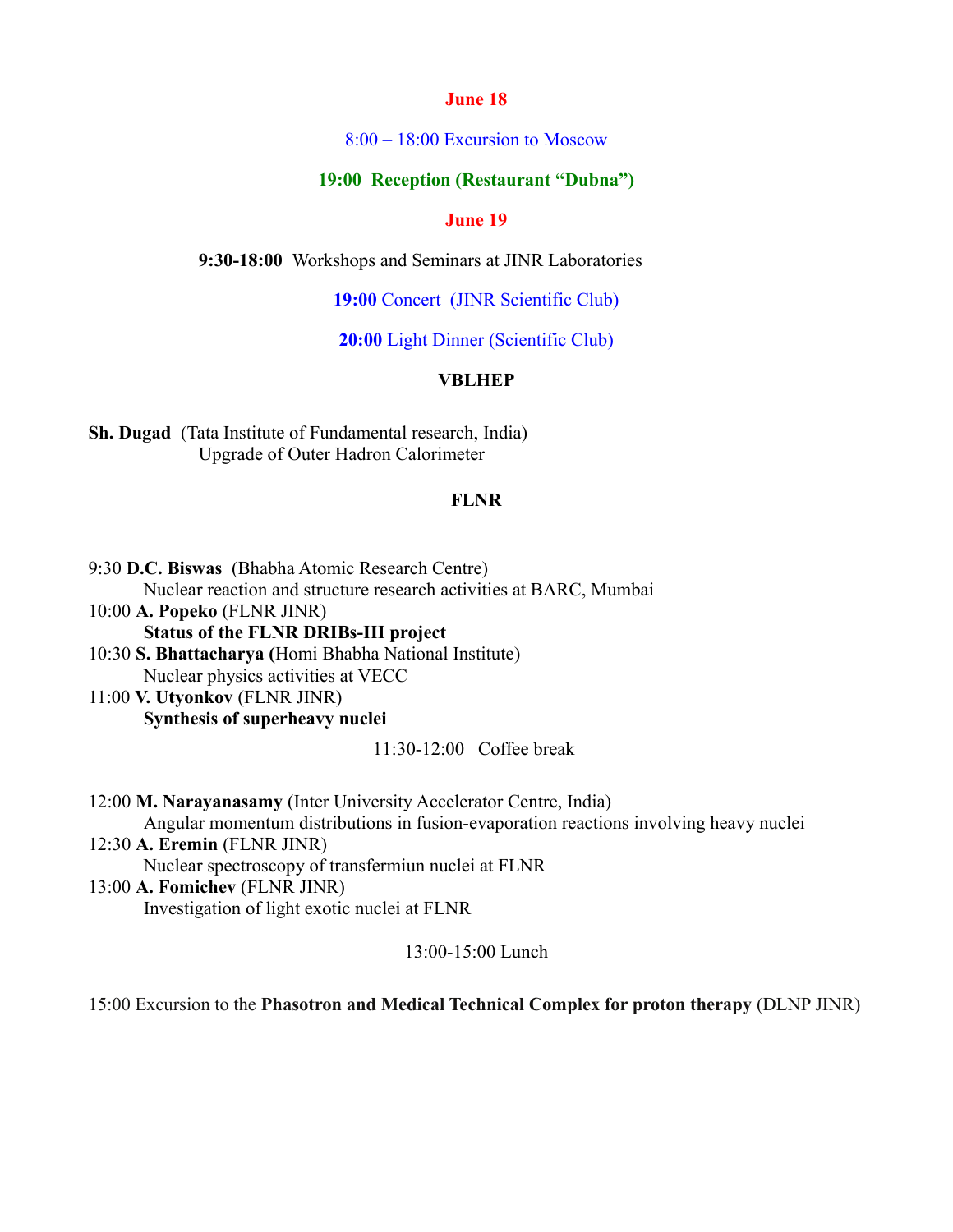## **FLNP**

10:00 **A.M. Balagurov** (FLNP JINR) Neutron Scattering from Condensed Matter

### 10:30 **R. Mukhopadhyay** (BARC) Dynamical Heterogeneity in Ionic Micelles-Neutron Scattering and Computer Simulation Studies

11:00 **Sh. Varma (**Institute of Physics) Nano stuctures & Nano-bio studies with low energy ion accelerators

11:30 Coffee break

12:00 **A.I. Kuklin** (FLNP JINR) Through the Optics of Small Angle Neutron Scattering

12:30 **M.V. Avdeev** (FLNP JINR)

Neutron Reflectometry in Studies of Layered Structures at Interfaces

13:00-15:00 Lunch

# 15:00 Excursion to the **Phasotron and Medical Technical Complex for proton therapy** (DLNP JINR)

## **DLNP**

10:00-10:10 Opening 10:10 **M. Gonchar** (DLNP, JINR) Recent results from Daya Bay experiment and JUNO project 10:30 **U. Datta Pramanik** (Saha Institute of Nuclear Physics) Neutrino physics and exotic nuclei

11:00 **O. Samoylov** (DLNP JINR) Status of the NOvA experiment

# 11:20 Coffee break

11:40 **P. Rath (**University of Lucknow) Neutrino Physics and Neutrinoless Double Beta Decay 12:10 **V. Nanal (**Tata Institute of Fundamental Research) Feasibility study for neutrinoless double beta decay in <sup>124</sup> Sn 12:40 **V. Tretyak** (DLNP JINR) Search for neutrinoless double beta decay with NEMO-3 and SuperNEMO 13:00 **M. Shirchenko** (DLNP JINR) Project GERDA

13:20-15:00 Lunch

15:00 Excursion to **Phasotron and Medical Technical Complex** for proton therapy (DLNP JINR)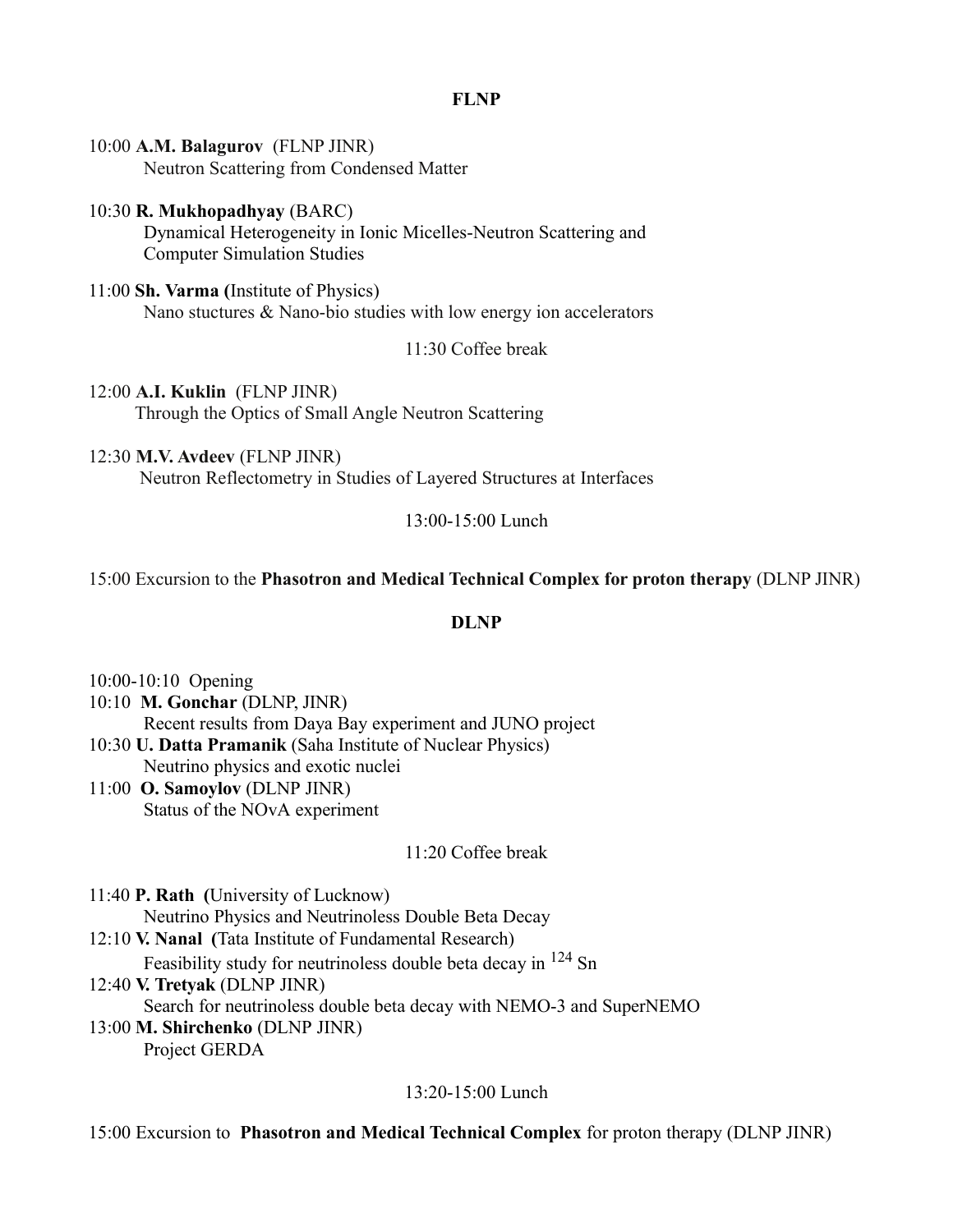#### **BLTP**

10:00-17:30 **Mathematical Physics & Cosmology (**BLTP Conference Hall )

9:30 **S. Fedoruk** (BLTP JINR)

New models of supersymmetric quantum mechanics and supersymmetric field theories 10:00 **D. Gangopadhyay (**Ramakrishna Mission Vivekananda University)

Hawking temperature in the context of dark energy

10:30 **B. Saha** (LIT JINR) Spinor field in cosmology: Problems and Possibilities

11:00-11:30 Coffee Break

11:30 **S. Mohanty** (Physical Research Laboratory) Bogoliubov mixing of the inflationary tensor perturbations

- 12:00 **A. Baushev (**DESY, Germany) Dark matter as an astrophysical object: how to fit observational data?
- 12:30 **A. Khvedelidze** (LIT JINR) Towards an algebraic description of the mixed quantum states

13:00-14:30 Lunch

- 14:30 **P. Mukhopadhyay** (The Institute of Mathematical Sciences) Non-linear sigma model, loop space and tubular geometry
- 15:00 **K. Ray (**Indian Association for the Cultivation of Science) Partition function of Beta-Gamma system on some orbifolds
- 15:30 **N. Tyurin** (BLTP JINR) Exotic Lagrangian tori in toric symplectic manifolds

16:00-16:30 Coffee Break

16:30 **I. Pirozhenko** (BLTP JINR)

Mathematical aspects of quantum vacuum studies

# 17:00 **A. Silenko** (BLTP JINR)

General properties of a Dirac particle in Riemannian spacetimes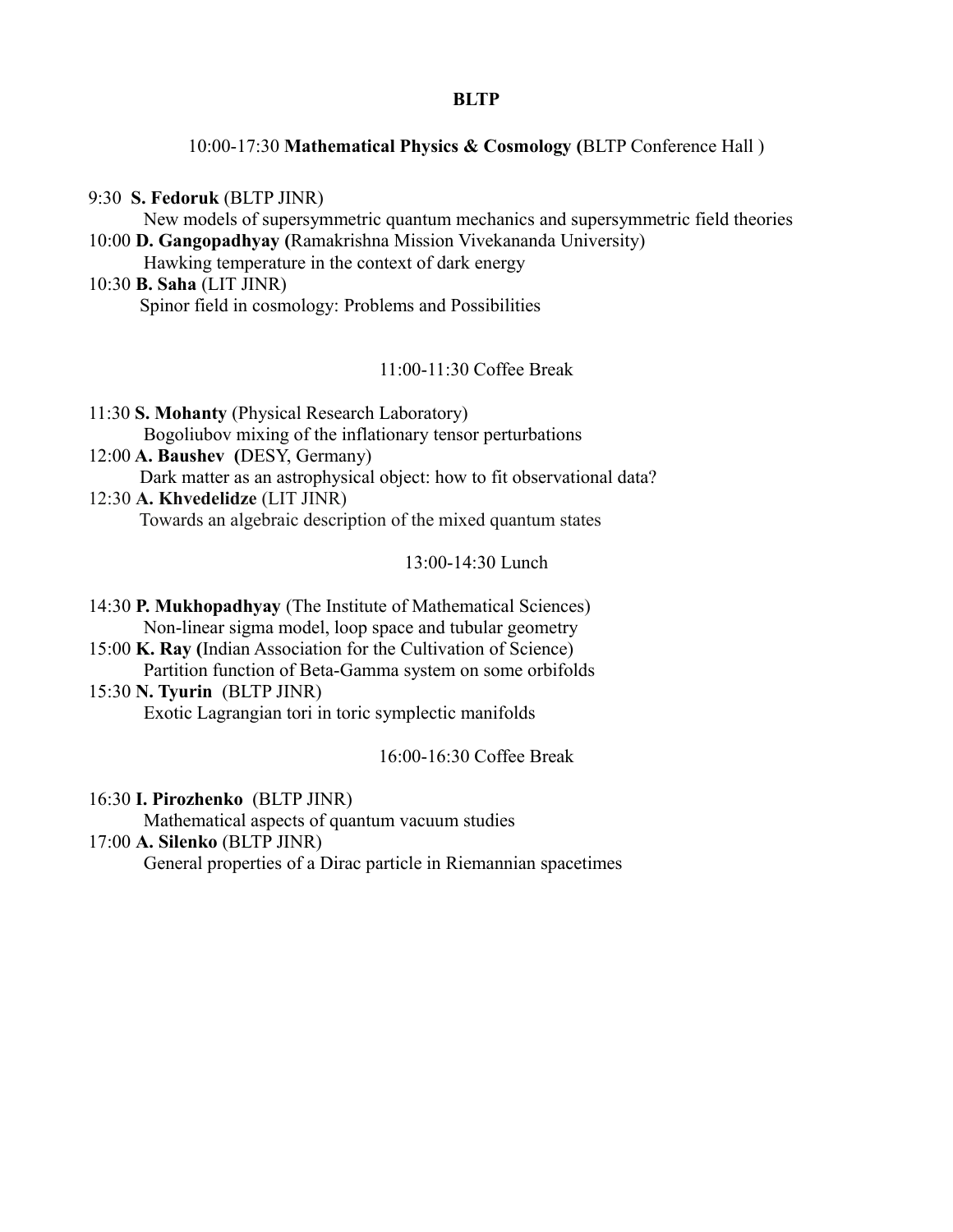# **9:30-17:30: Elementary Particle and Hadron Physics** (Blokhintsev Hall, BLTP)

- 9:30 **O. Teryaev** (BLTP JINR)
	- Spin structure of nucleon and sum rules
- 10:00 **A. Raychaudhuri (**University of Calcutta) Relating  $\theta$ 13 to the solar mass splitting
- 10:30 **D. Kazakov** (BLTP JINR) Constraints on Supersymmetry using LHC data

## 11:00-11:30 Coffee Break

- 11:30 **A. Arbuzov** (BLTP JINR) Spontaneous breaking of conformal symmetry in the Standard Model
- 12:00 **S. Ghosh** (Indian Statistical Institute) On the possibility of an inherent short distance scale in higher derivative (horava) gravity theory 12:30 **M. Deka** (BLTP JINR)
- Proton spin from lattice QCD

## 12:30-14:00 Lunch

- 14:00 **V. Toneev** (BLTP JINR)
	- Is there a puzzle with directed flow
- 14:30 **A. Srivastava (**Institute of Physics, India) Anisotropies and fluctuations in heavy-ion collisions and in cosmic microwave background
- 15:00 **E.-M. Ilgenfritz** (BLTP & VBLHEP JINR) Phase structure and equation of state for OCD with 2 and  $2+1+1$  flavors in the twisted mass approach

# 15:30-16:00 Coffee Break

- 16:00 **R. Sinha** (The Institute of Mathematical Sciences) Looking for New Physics Effects in B  $\rightarrow K^* \mu^+ \mu^-$
- 16:30 **M. Ivanov** (BLTP JINR) B-meson Physics in Covariant Quark Model
- 17:00 **A. Dorokhov** (BLTP JINR) Muon magnetic moment as a test of Standard Model

**19:00** Concert (JINR Scientific Club)

**20:00** Light Dinner (Scientific Club)